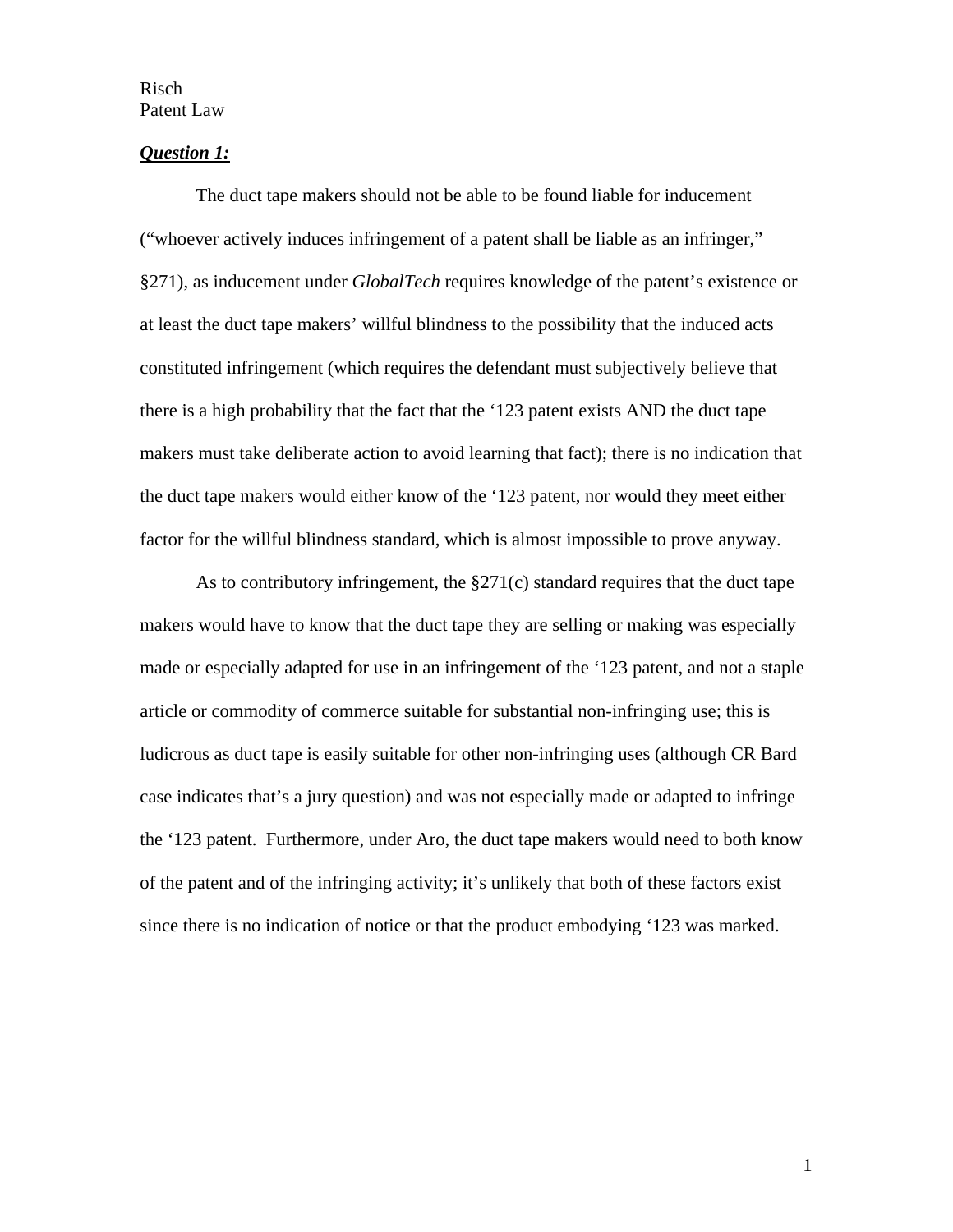## *Question 2:*

### §101: Patentable subject matter

It is unlikely that Pat's patent is invalid for being unpatentable subject matter. Under §101, patentable subject matter includes processes, machines, manufactures, and compositions of matter (and improvements to these), into which Pat's lens device easily falls. He is not attempting to patent Bilski's "abstract ideas" exception to acceptable subject matter, nor is he patenting merely the laws of nature (which reflection of light would be, but he goes further) or physical phenomena, which are forbidden from patenting under Chakrabarty.

Under Prometheus, however, perhaps the bending of light is potentially a natural phenomenon. Pat can get around this by arguing that he added an application of the phenomenon, an inventive step or an unconventional activity (using lenses and mirrors to harness this phenomenon in a periscope) past what would be conventional, but he might run into trouble later on with the existence of the older periscope patent for submarines. That application of bending light using mirrors and lenses might be seen as conventional with that old patent; however, this is unlikely to be addressed under 101, as §103 obviousness is more likely to be applicable. Pat's patent is likely patentable subject matter.

### §102: Novelty/Statutory bars

\*Novelty analysis requires an establishment of the date of invention. While Pat conceived of the invention on February 1, 2012, the likely date of invention is probably December 1, 2012 based on reduction to practice (RTP). However, to the USPTO, the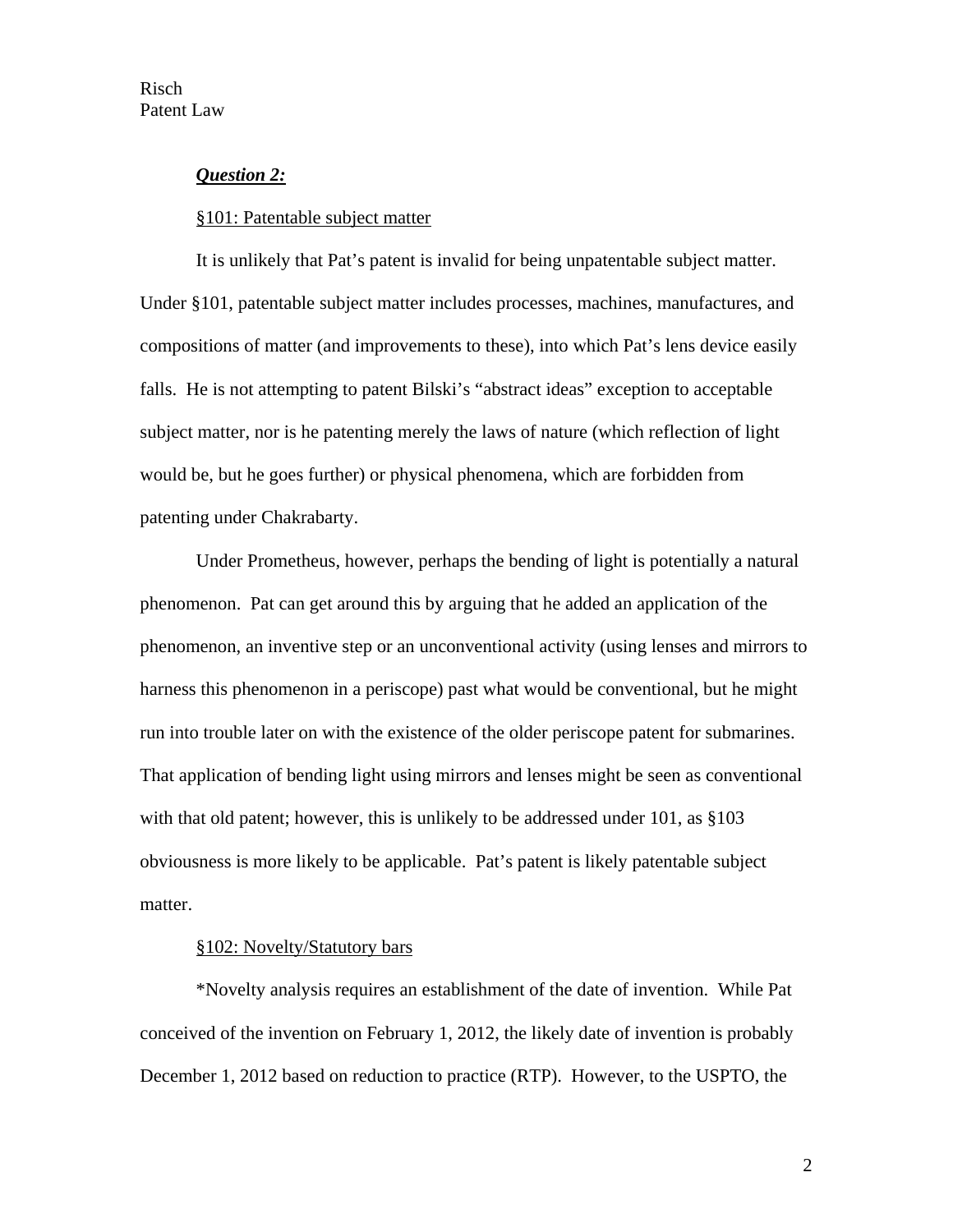Patent Law

date of invention looks more like the filing date (March 2, 2013), as the filing date is the constructive RTP.

If Pat wants to secure the RTP date above as invention date (likely, as he'll want to show this with CC's March 1, 2013 sell time), however, Barbacid requires he have an authenticated document or a corroborating third party to establish RTP. Furthermore, if Pat wants the date of conception to be his invention date (considering the date AI began to sell), he will need the above corroborated evidence with the addition of showing he worked with reasonable diligence from just before the date the second party (AI) conceived through his RTP date (assuming he needs to do so if there is an issue with validity or enforceability against AI). Ultimately, these earlier dates depend on the evidence Pat offers.

### **102(a)**

Under 102(a), Pat's patent can be rendered invalid if it was known by others or used in the U.S., or patented or described in a printed publication anywhere prior to the invention date. Anticipation under 102(a) requires that something be both a prior art reference and have every element of the claim in question (Robertson case).

First, what is the prior art? This depends on which date of invention is used for Pat's '123 patent and what evidence is available to corroborate earlier invention dates. Then the prior art reference and Pat's patent would have to be analyzed under the "allelements" rule. The easiest piece of prior art to establish as such would be the '901 patent which issued in 1919 (which is well before any of the dates Pat could establish as his invention date, including the Feb. 1, 2012 conception date). This easily is prior art, but fails the "all-elements" rule if Pat's claims are examined in relation to '901. The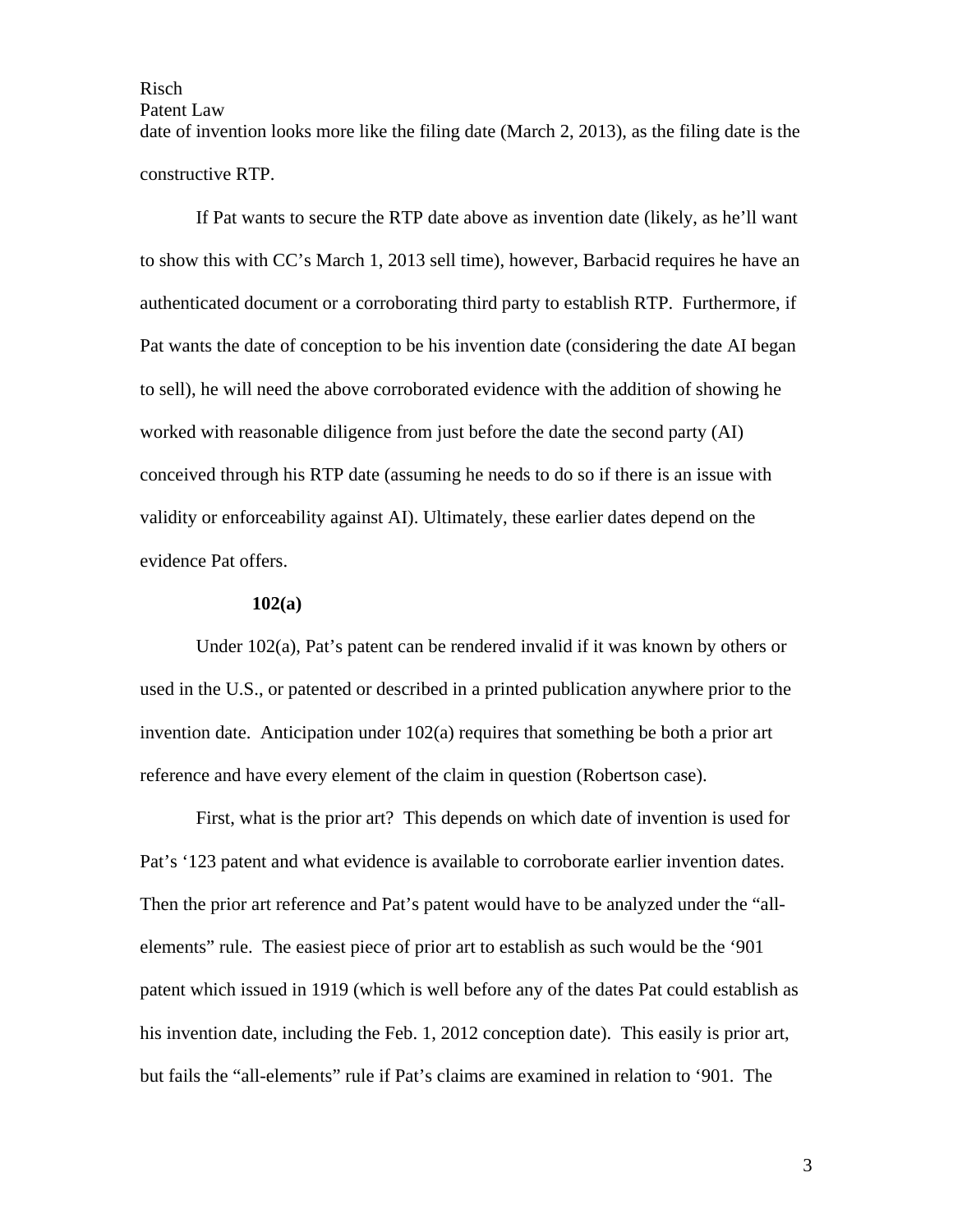Patent Law

periscope in '901 neither expressly nor inherently contains all elements of either claim 1 or claim 2, since it lacks either a means for connecting the lens to a camera or a connector for connecting the lens to a camera.

If Pat's RTP date is the date of invention, then AI's product might also represent prior art that needs to be addressed. AI's clamp, however, would fail the all-elements rule for both claim 1 and claim 2, as it does not have the "lens" portion of either claim, even if it satisfies the connecting means or connector portion.

If all Pat can show is the March 2, 2013 date for invention as constructive RTP, then the iPeriscope becomes prior art. As such, it does technically have all of the elements of both claims, either inherently or expressly. There are the series of lenses and mirrors, the parallel lenses as in a periscope, and the means for connecting/connector. The clamp in the iPeriscope is necessarily a means for connecting or a connector. Pat's opposition could argue that this meant every limitation or element was present in the CC device.

## *\*\*\*Known or Used in the U.S.\*\*\**

Since both the '901 device and the AI product fail to meet the all-elements rule for anticipation, only the CC device needs to be analyzed under the "known or used in the US" provision of  $102(a)$ . Prior knowledge is 'that which is reasonably accessible to the public," which is not satisfied by knowledge of a single person or only a few persons working together (needs to be known or disclosed to OTHERS, under National Tractor Pullers). If the selling of the CC device occurred the day before the established invention date, then Pat would have an issue under 102(a) IF THE SELLING OCCURRED IN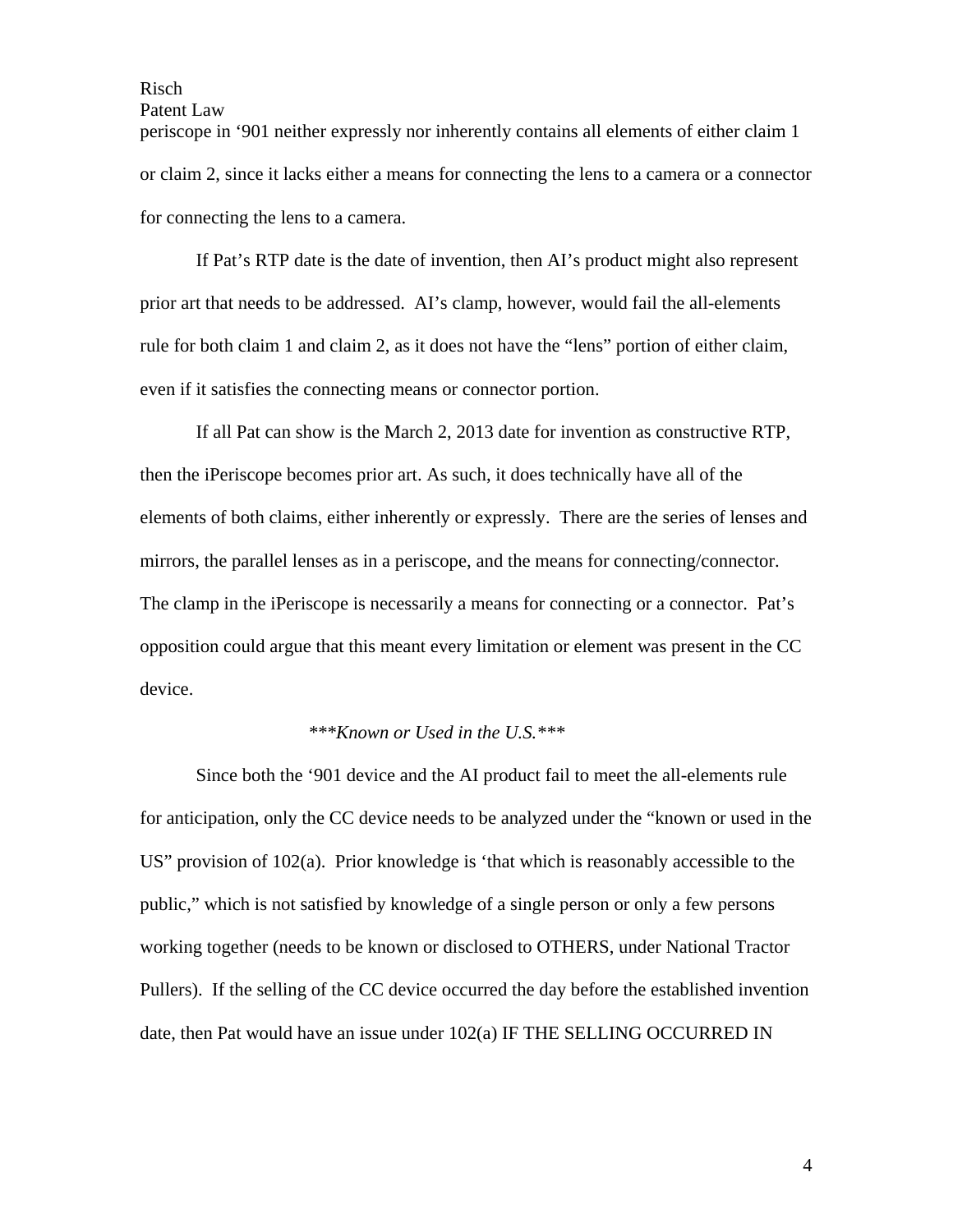Patent Law

THE UNITED STATES, as it would be publicly known at that point. Pat would not, however, have an issue if the selling occurred outside the United States.

This would also apply as well to the public use portion of 102(a). Rosaire established that "nonsecret use of a claimed process in the usual course of producing articles for commercial purposes is a public use." However, this must still be in the US, and if it isn't, Pat's claims are safe. If the selling translated into public use on March 1, 2013, then his patent may be invalid under  $102(a)$ .

# *\*Patented or Described in Printed Publication Anywhere\**

If an applicant's invention was patented or in a printed publication anywhere in the world prior to the invention date, then it's invalid. Again, only CC's device is worth analyzing (see above analysis of all-elements rule) if the date of invention is established as March 2, 2013. Patented includes most utility patents, every US patent, and foreign patents only for what is patented (i.e. CLAIMED, not what's in specification, per Reeves) and for what is indexed and publicly available. This would only describe the CC device if it was patented, which is most likely the case, but if it is not, Pat's patent would be safe. It wouldn't matter what country the CC patent came from under this, if it existed, however.

As to printed publications anywhere in the world, this would occur if CC offered advertisement prior to March 2, 2013 as the invention date (like in Jockmus, as this is a physical thing that doesn't need detailed instructions for enablement). The publication would need to be sufficiently publicly accessible under Klopfenstein, and could occur with indexing and distribution (but those aren't the only factors to consider, as it doesn't matter how it gets to the public). No indication is given, however, that CC offered a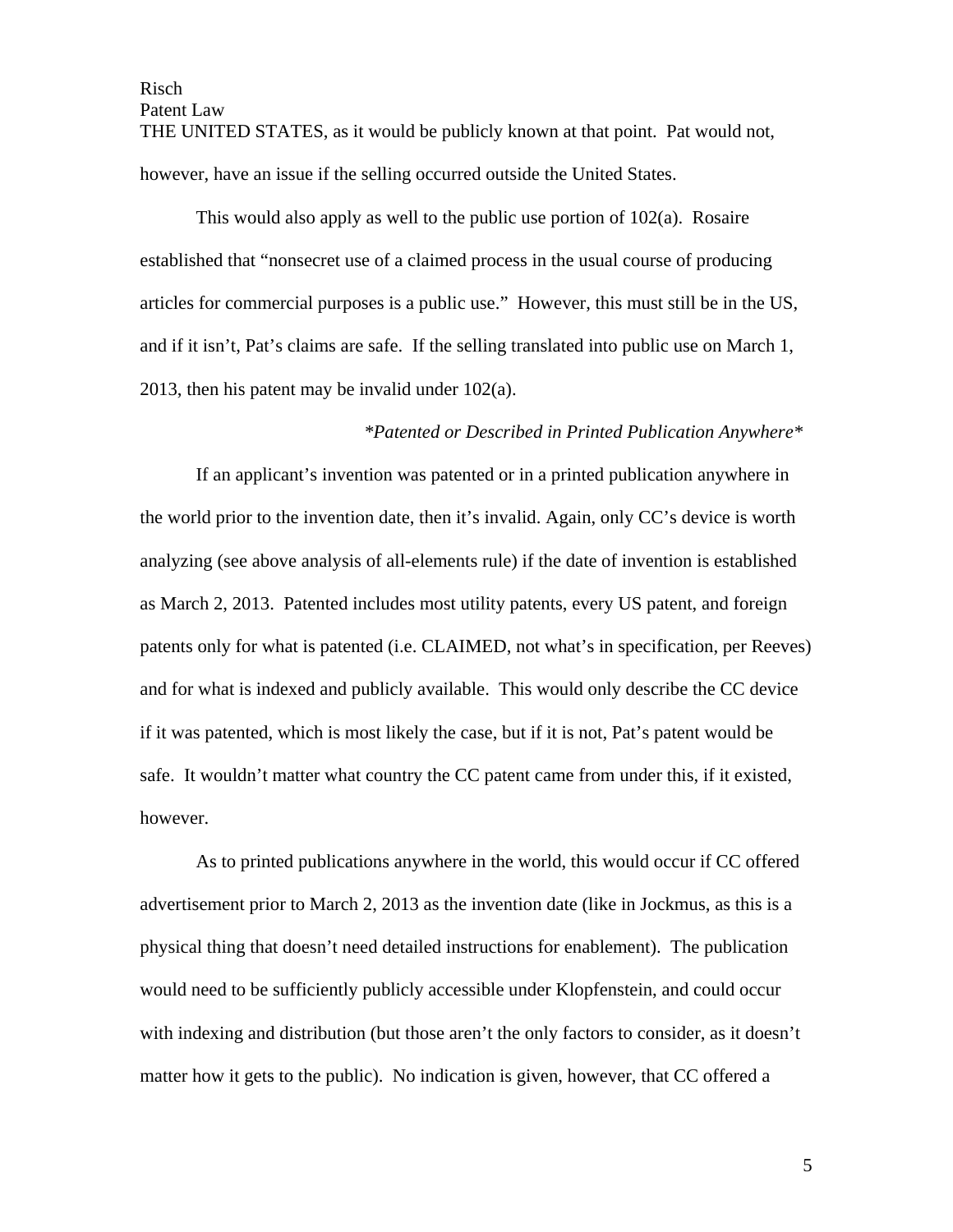Patent Law

printed publication or advertisement. Pat's patent is likely valid under 102(a) regarding patent or printed publication.

### **102(b)**

Under 102(b), Pat's patent would be invalid if his invention was patented or described in a printed publication anywhere, or in public use or on sale in the US, more than one year prior to filing for the patent. As above, the CC device was only sold one day before Pat's filing, and it's only speculation as to any patents or publications from CC regarding its device. There are no patents satisfying the all-elements rule or publications doing the same 1 year prior to the filing date.

Pat would not invalidate his own patent based on the statutory bar nature of 102(b). Pat offered his invention for sale (on sale) on Jan. 1, 2013, only two months before he filed for a patent (and well after his critical date of Mar 2, 2012). Pat's patent is presumably valid under 102(b).

### **102(c)**

Pat's patent is fine under 102(c) as he didn't expressly abandon his invention to the public, nor did he practice the invention as a trade secret for less than one year and then file.

### **102(e)**

Pat's patent would be invalid if every element of the claim was included in a patent or printed published application in the US or in a PCT application in English before Pat's date of invention. This again only applies to the CC device if the date of invention is the latest one as shown above, and only if CC applied for a patent or received one on that device prior to that latest date for Pat's invention date (since CC's patent or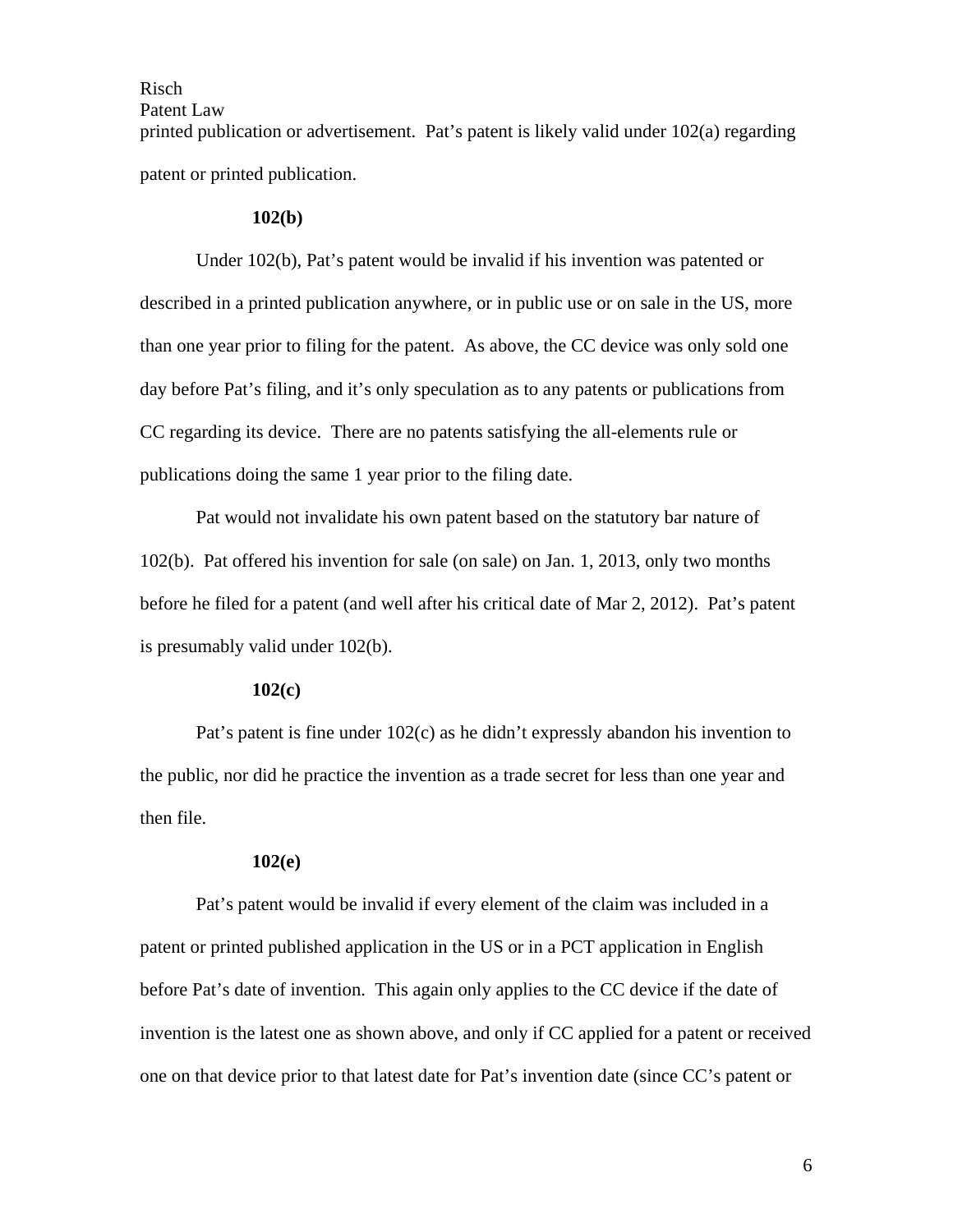Patent Law

printed publication of the application would be backdated to the filing date…hence, secret prior art). No evidence suggests that CC applied for that patent or got one in any country (in English) prior to the date of invention. Pat's patent is likely valid under 102(e).

## **102(f)**

Pat would not have a valid patent if he derived his idea from another. Pat did not get help from another (which alone does not constitute derivation), and there was nothing even close to getting help that encompassed the entire plan of the improvement or was fully enabling in any of the three proposed prior art examples (unless the CC device was early enough to provide that all-encompassing improvement help with enablement, which seems highly unlikely). Pat has a valid patent (for both claims) under 102(f) in all likelihood.

### **102(g)**

 $102(g)(1)$  only applies in interferences, which is not at issue here, as there are no overlapping claims (no other patent involved here except Pat's). As to  $102(g)(2)$ , Pat's patent is invalid if his invention was made in the US by another inventor who had not abandoned, suppressed, or concealed (ASC) it before Pat's date of invention. As per the all-elements rule, only CC's device would pass muster to get to this test. This would come down to whether CC had made the device in the US and if CC abandoned, suppressed, or concealed its device prior to the latest possible date of Pat's invention (March 2, 2013). If CC did make in the US and did not ASC, and the date of invention could only be established as Pat's latest date above, then Pat's patent would be likely invalid.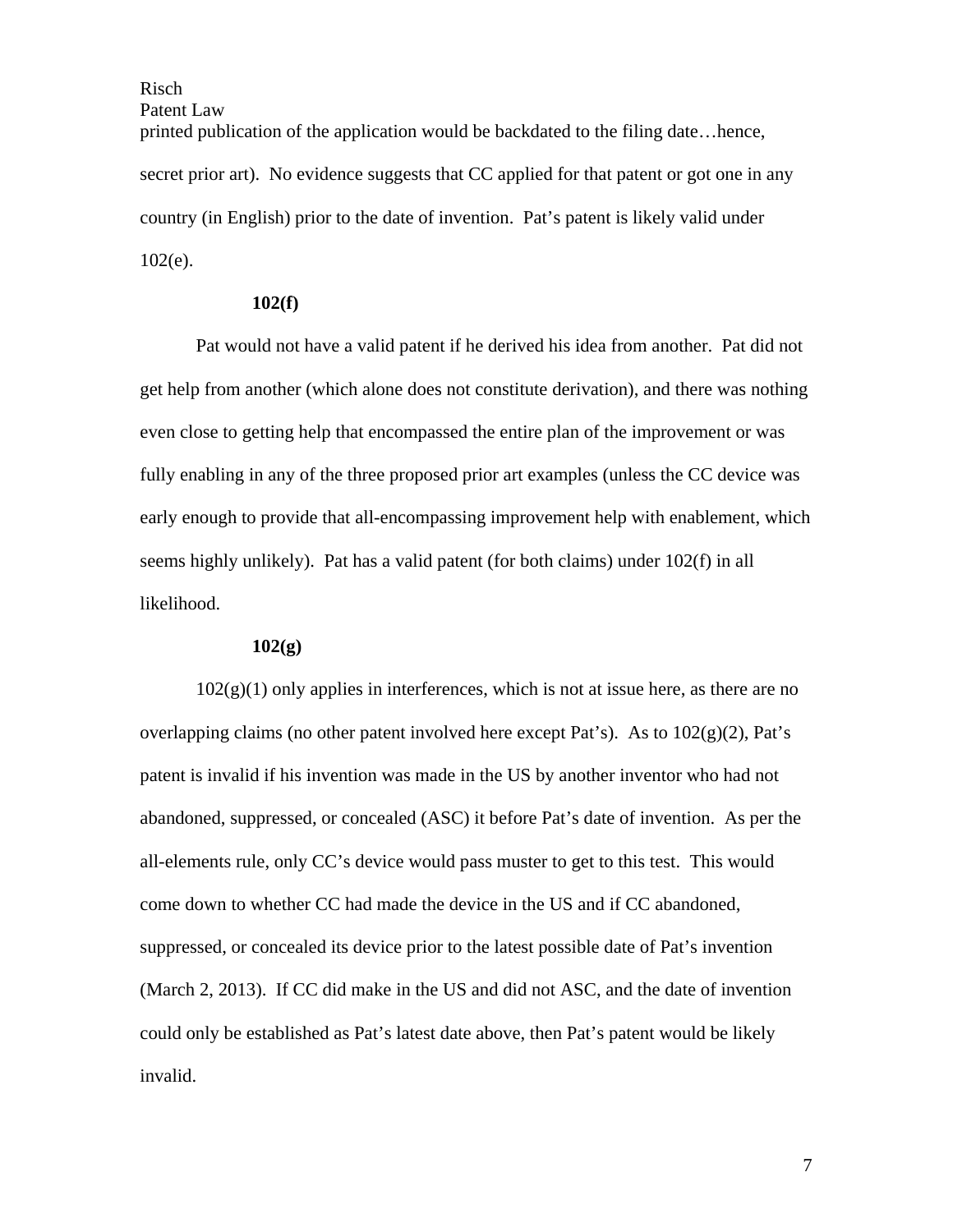Patent Law

If CC made in the US and DID ASC, then Pat's patent would be safe. If CC made outside the US, then Pat's patent is safe. However, there is no indication as to where CC made the invention, nor is there any evidence suggesting ASC, so it is difficult to speculate as to the safety of Pat's patent.

#### §103: Obviousness

Pat does not have a valid patent if the differences between his patented subject matter and the prior art are such that the subject matter as a whole would have been obvious at the time the invention was MADE to a PHOSITA. This focuses on technical triviality, and not economic triviality. The test for obviousness is encompassed by the Graham case, which is as follows: 1) determine the scope and content of the prior art; 2) ascertain the differences between the prior art and the claims at issue; 3) find the level of ordinary skill in the art (as per Winslow, the PHOSITA knows all the pertinent art); 4) determine the obviousness or nonobviousness of the subject matter; and 5) look at secondary considerations.

The possible prior art includes the '901 patent, the AI clamp, and the CC device (depending upon the date of invention as discussed above under Novelty/Statutory bars). Most if not all art that can be declared as 102 prior art qualifies for 103 obviousness analysis (see Hazeltine, Bass, OddzOn, Foster), and as long as one of the 102 sections is satisfied, it's 102 prior art (regardless of whether the all-elements rule or anticipation is satisfied).

After this, Pat must make sure the prior art is pertinent. Pertinence under Clay requires that the prior art be from the same field of endeavor, regardless of the problem addressed, OR if the reference is not within the field of the inventor's endeavor, the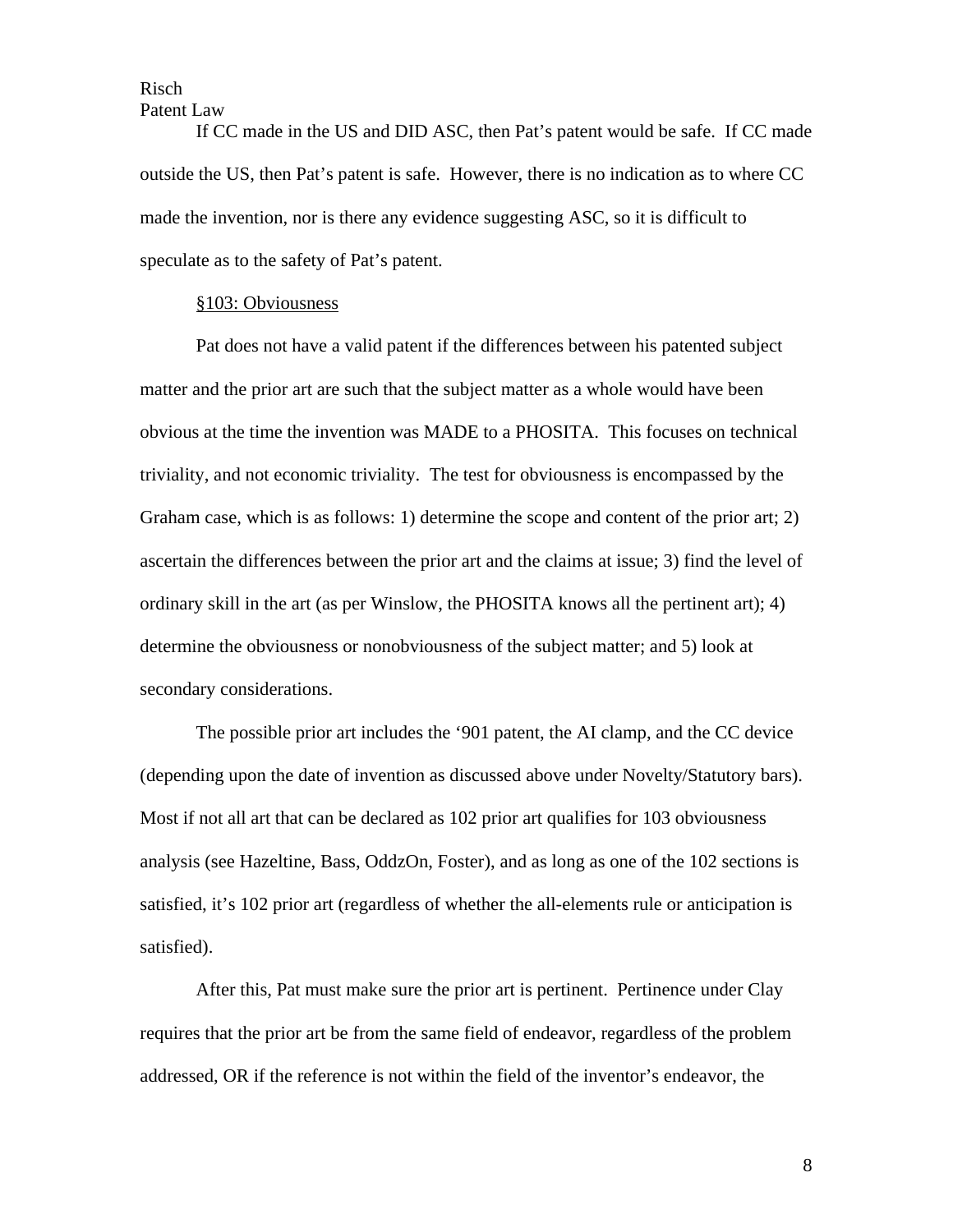Patent Law

reference is reasonably pertinent to the particular problem with which the inventor is involved. The '901 patent and the '123 patent are both from the same field of "seeing above a certain level without obstruction." The AI clamp comes from the same field of endeavor in connecting external lenses to camera-enabled cell phones. The CC device a periscope type lens that connects to a phone camera, so it's from the same field of endeavor like each above.

As to step 2, there are several differences notable. The '901 patent lacks a connection means/connector as mentioned above. The AI clamp lacks the periscope lens as mentioned before, and the CC device has barely any differences at all from the claims of the '123 patent (though it's notable that it's only for the iPhone).

Ordinary skill in the art would probably encompass anyone familiar with constructing periscopic lenses for use and connection in different applications and devices, but they would have knowledge of all pertinent prior art (if the above pieces of art indeed qualify as 102 prior art).

As to Step 4 of the obviousness analysis, Pat's '123 patent is most likely obvious if each of the discussed art qualifies as prior art under 102. Under KSR, the periscope and the AI clamp for holding a lens to a camera enabled cell phone, along with the CC device would lead to an obvious combination that yields predictable results. The PHOSITA would have ordinary creativity and would be able to combine these elements. Pat could attempt to rebut by saying that the duct tape he used was unobvious compared to the clamps used, but that might be rebutted by the opposition using a doctrine of equivalents argument between the duct tape and the clamp element.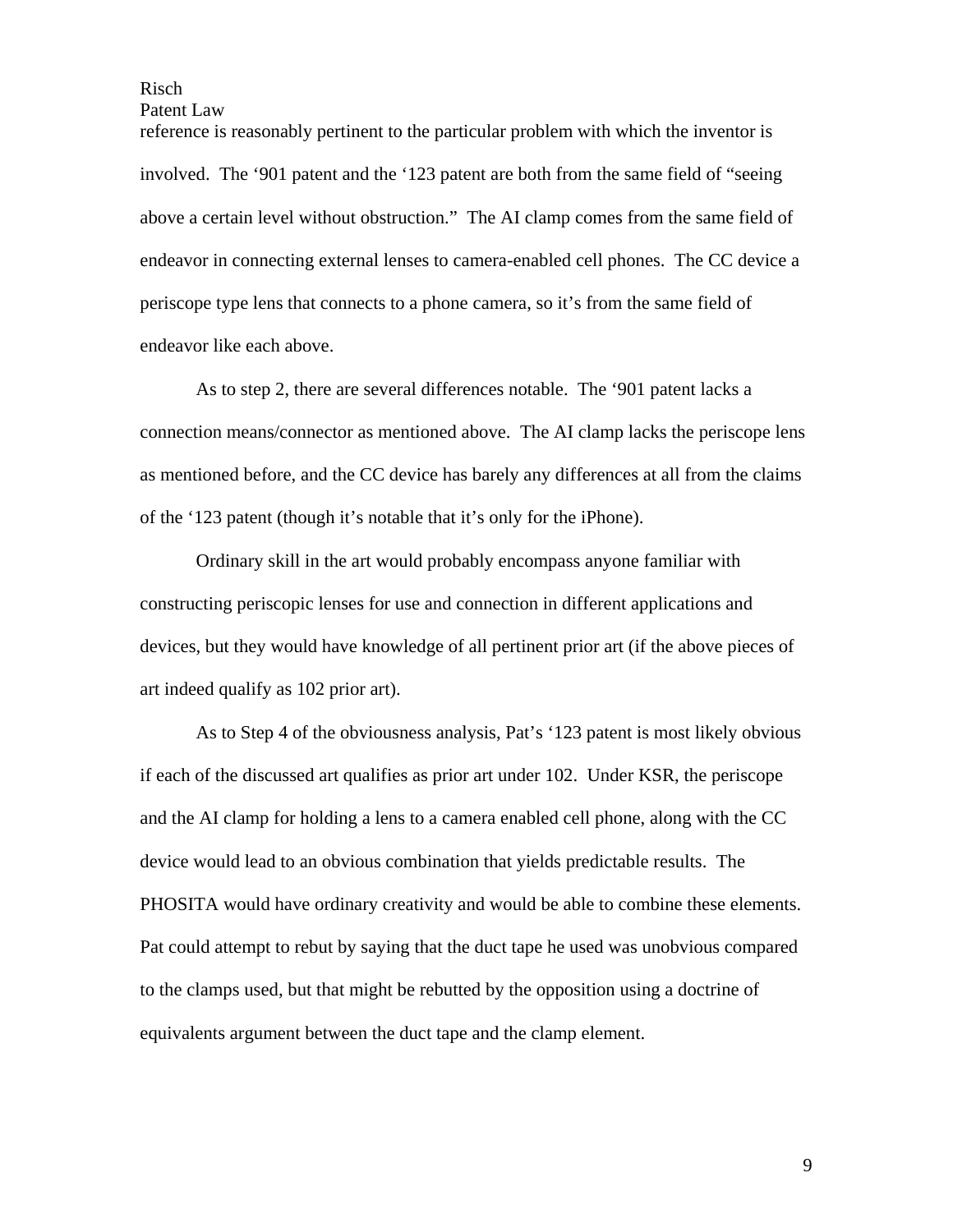Patent Law

The secondary factors do not seem to apply to rebut the '123 patent's obviousness. The facts as presented do not indicate Pat's invention showed a failure of others, a long-felt but unsolved need, or unexpected results under Adams. However, even though there was wild success for CC's device, there's no indication that it was from the device itself, as it could have been the marketing, and this shouldn't weigh in on Pat's invention's obviousness.

## §112

### **Utility**

Pat's periscope camera lens meets the standards for utility. It has operable utility, as in it works and a PHOSITA would believe it does not suggest an inherently unbelievable undertaking. It has practical utility, encompassing both specific and substantial utility (extends above heads and hands for unobstructed pictures), and a beneficial utility; it is not frivolous, injurious, or immoral (even though beneficial utility is barely hanging on in use by the courts).

#### **Enablement**

Pat's claim is valid under enablement if a PHOSITA could make and use the invention without undue experimentation. Pat's claims are likely valid for enablement as the PHOSITA could follow Pat's specification and easily use either duct tape or another connector/connection means (this is a PHOSITA with ordinary creativity) to apply the device. If Pat could apply the device using duct tape, the PHOSITA would presumably be able to use other means to do so as well.

## **Written Description**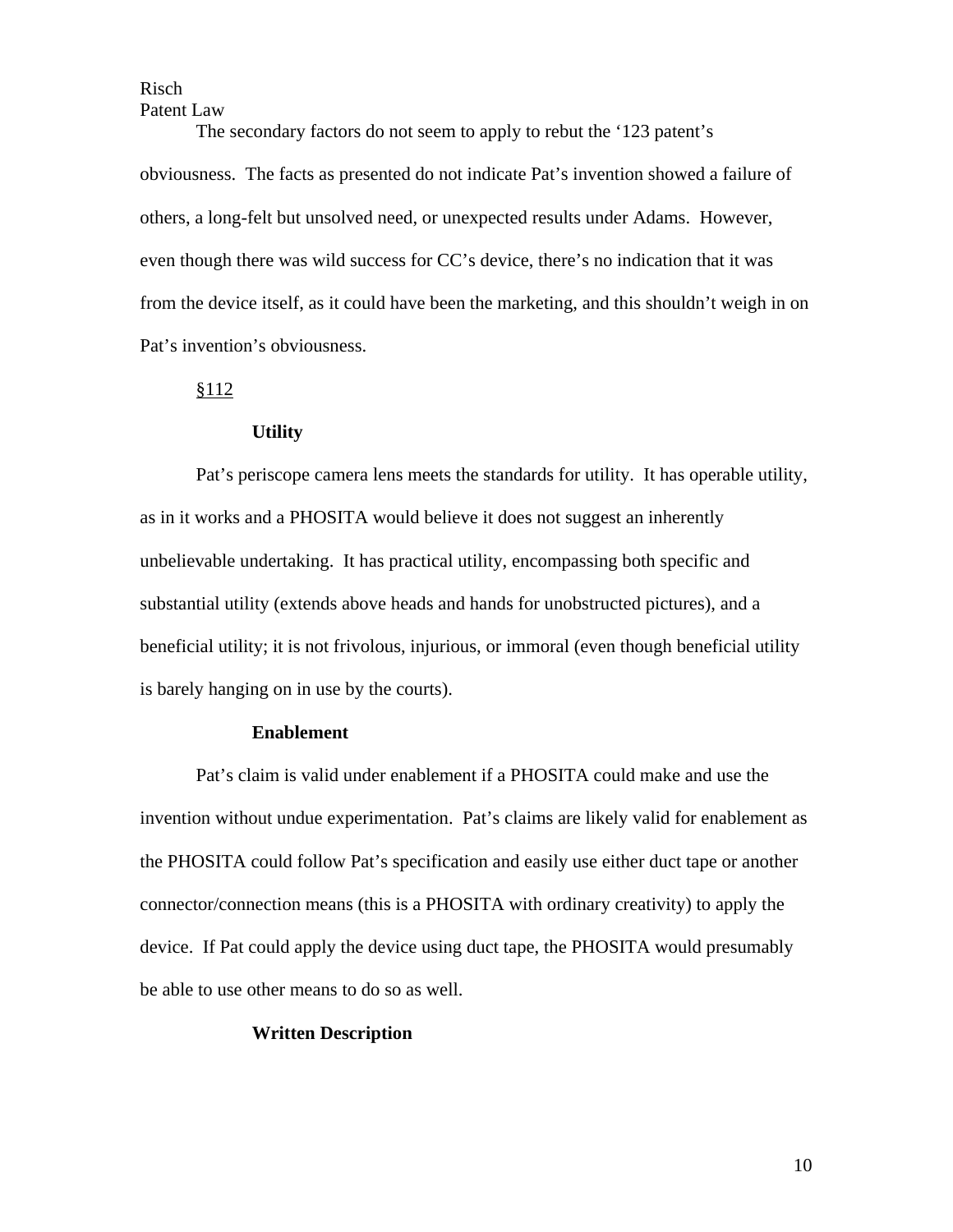Patent Law

Pat's claims are not invalid if the PHOSITA would subjectively believe Pat possessed the invention at the time of filing. It is unclear if Pat truly possessed "any connector" prior to the CC device on sale (see analysis above), as this might be similar to Gentry Gallery in that he included "any connector" to pre-empt some of the prior art. However, it is likely that since it's his original disclosure, there would be no reason for the PHOSITA to believe he didn't have possession of what he claimed based on the specification/claims (for either claim, though the PHOSITA might find it odd that duct tape was the preferred embodiment and no other drawings for other connector embodiments were present).

### **Definiteness**

Pat's claims are definite if they particularly point out and distinctly claim the subject matter which Pat regards as his invention. To be indefinite, Pat's claims must be insolubly ambiguous to a PHOSITA in light of the specification.

An issue arises for Pat in that he uses means plus function language in claim 1. This means he only would get the disclosed structure (duct tape), and its equivalents for claim 1. However, this is likely resolved due to his including Claim 2 and the rest of the specification including other connectors as embodiments. The PHOSITA should not have issues construing the claims in light of the specification and drawings, as the PHOSITA's ordinary creativity should lead it to finding other connectors. Pat's claims are likely definite.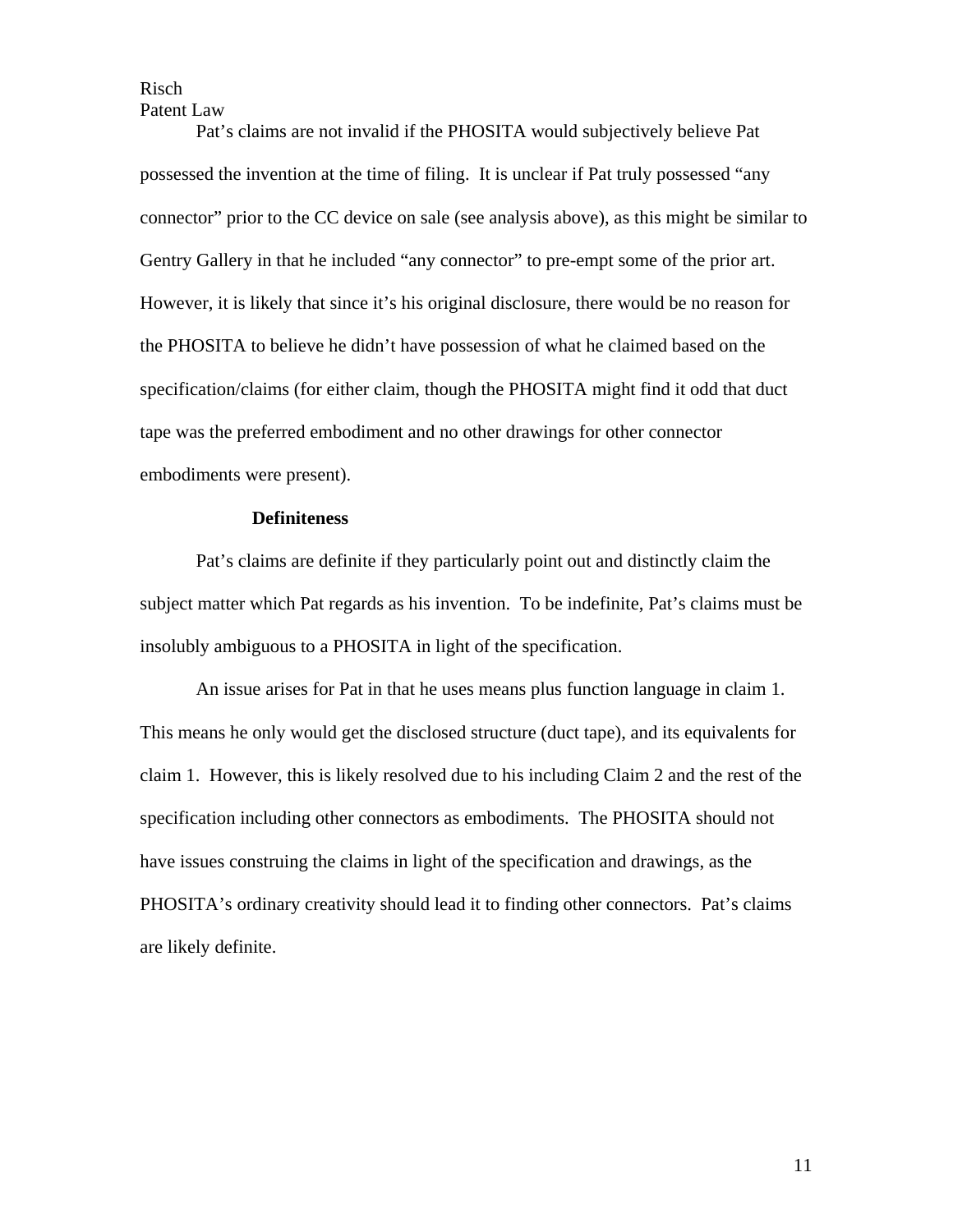## *Question 3:*

### **Direct Infringement**

This would probably only apply if CC is not prior art per the analysis above.

## **Literal Infringement**

CC infringes Pat's claims if every element in the claims (as construed under Markman) is found in CC's accused device. Each claim must be analyzed separately. As to Claim 1, CC likely does not infringe since Claim 1 is a means plus function claim, limited to cover only the connection means disclosed in the spec (duct tape) and its equivalents. Pat could say that the clamp in CC's device is an equivalent to duct tape, but CC could argue back that the clamp does not perform substantially the same function in the same way with the same result as per Winans.

As to Claim 2, CC's device likely infringes. Since the specification includes "any connector that attaches the lens to the camera" and the clamp in CC's device would fit that description, infringement is likely. The rest of CC's device, the periscopic camera lens, reads on Claim 2 for sure. Every element is essentially present. CC is unlikely to find another argument around this unless it can prove it was prior art to Pat's patent (in which case, Pat's patent would be invalid).

#### **Doctrine of Equivalents**

Since Claim 2 is likely infringed literally, CC's device could perhaps infringe Claim 1 under the DOE. Pat will say that the clamp infringes as an equivalent to his claim 1's "connection means," but this is questionable based on what the court allows as the equivalents to the specification's mean under literal infringement analysis. Pat would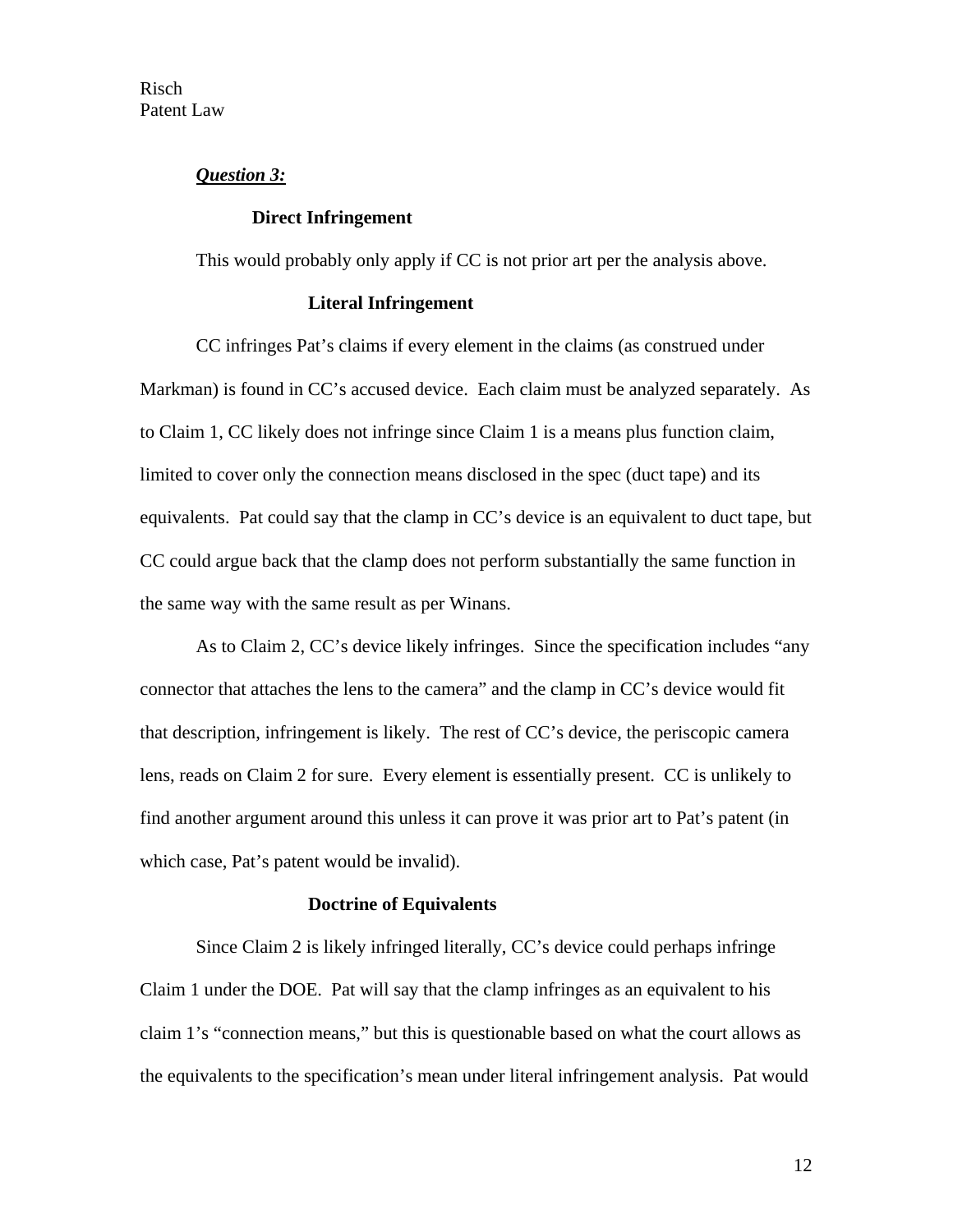Risch Patent Law argue for this second round of determining equivalents, however. See literal infringement equivalent analysis above for how CC would respond.

If Pat argued that his invention was "pioneering," and subject to a broad scope for means-function claim analysis as per Wright, CC could likely counter by saying this is anything but pioneering (periscopes and lens connectors existed before). Even so, a clamp versus duct tape is more similar than a human versus pulley ropes, so Pat could still prevail if successful on his pioneering argument.

## **Defenses**

#### **Prosecution History Estoppel**

There is likely nothing here that CC could argue, as Pat did not relinquish subject matter during prosecution (no narrowing of claims nor amending them during prosecution). This would preclude CC from limiting Pat's claims or applying the threepart test for prosecution history estoppel.

#### **Inequitable Conduct**

CC may be able to present an inequitable conduct defense against Pat, thereby negating any infringement claims and rendering Pat's entire patent unenforceable as per Therasense. CC must prove that Pat had a specific intent to deceive by deliberately decided to withhold a KNOWN MATERIAL REFERENCE (or Pat's willful blindness, a hard standard, of something known to be material). To show materiality, CC would have to point out that but for the action of Pat, he would not have gotten an issued claim.

This will be tough for CC to prove, as it must show both specific intent (or willful blindness) and materiality on Pat's part. It appears that Pat failed to disclose any prior art, including the three mentioned (if each is presumed to be prior art). If his intent to do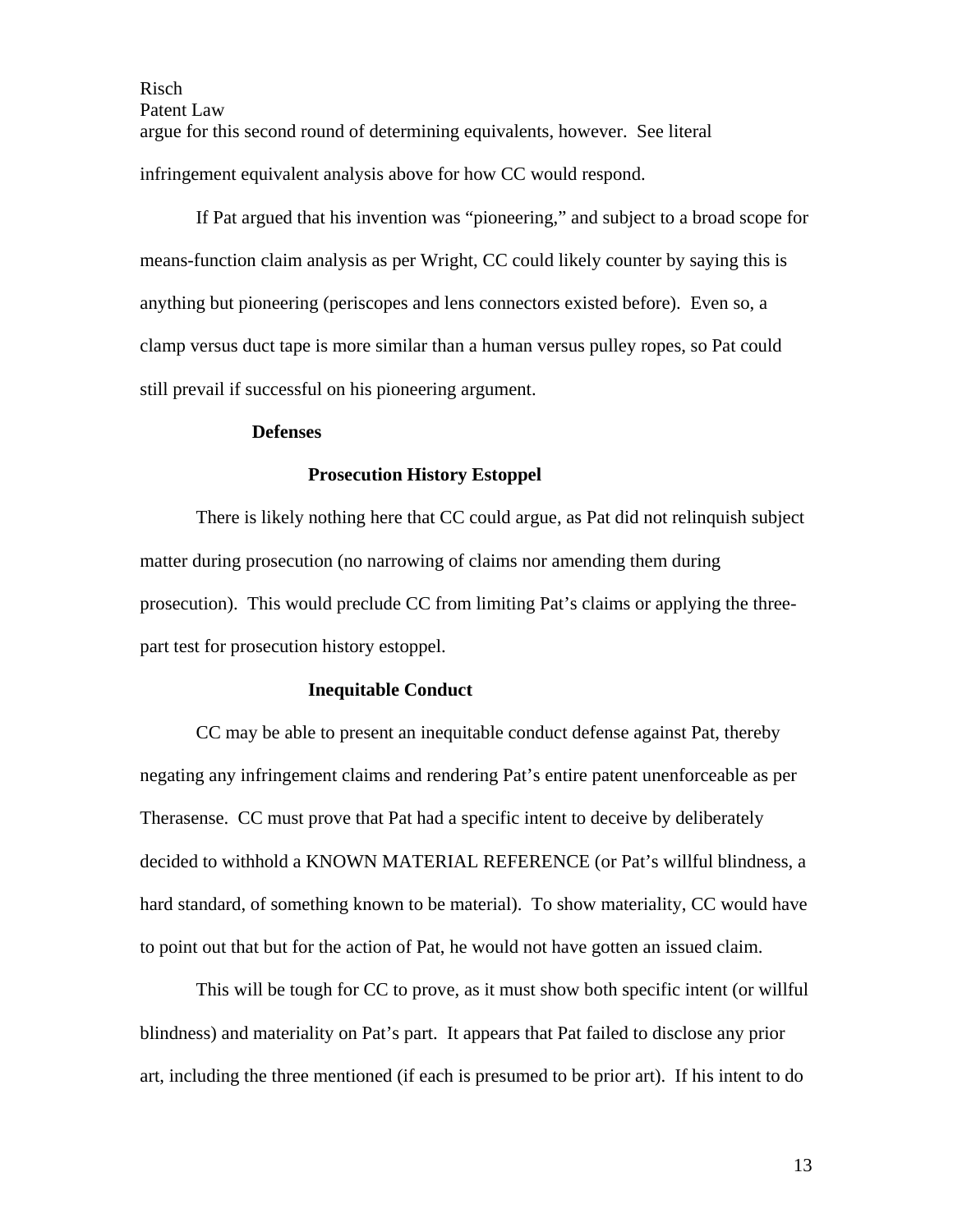Patent Law

so can be proven, and each was material (which is likely), then CC might succeed. If, on the other hand, Pat was unaware of the duty to disclose, or did not know of the other art, then CC would not be able to prove specific intent and would lose on this defense. It is unlikely that Pat would have known about CC's device (if it is indeed prior art) as it might only have become prior art the day before filing.

If the art pieces mentioned above would qualify as prior art, it is likely that they were material. Pat would likely not have received a patent upon disclosure. But this is irrelevant without a showing of specific intent, which is hard for CC to show.

# **Invalidity**

See Question 2 for this analysis (especially 102(g) and 103).